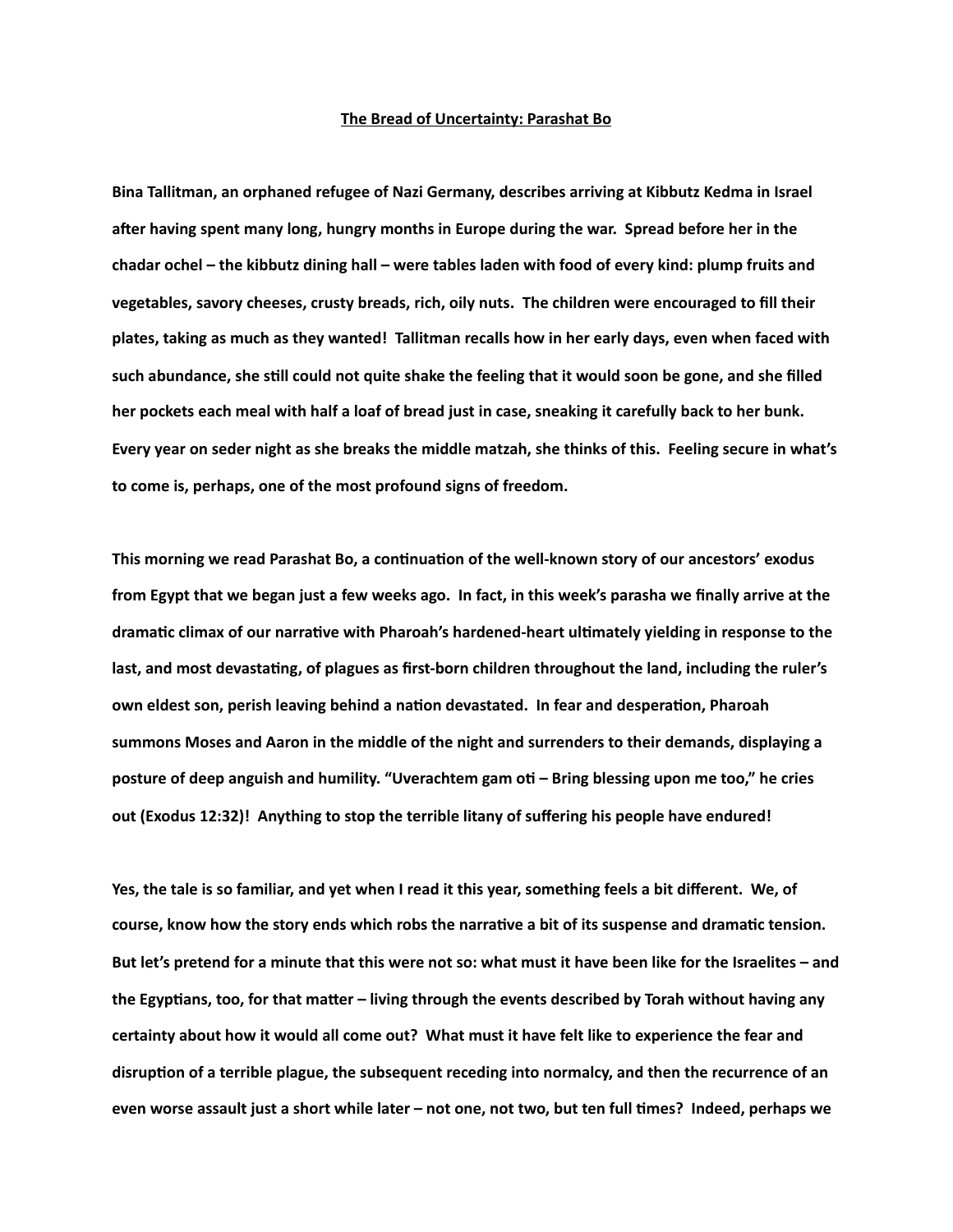read the story of the Exodus this year better equipped than ever before to identify with B'nai Yisrael **(Children of Israel), accustomed as we've become to surges, waves, and variants that upend our lives**  just as we finally feel like we're settling into a new routine. Perhaps, too, there are lessons to take **from this story that can help us to live with the cycles of chaos and uncertainty that plague us so**  severely still today.

**One of the best-known details of the Passover story is the matzah, the unleavened bread that didn't**  have time to rise given the haste with which our ancestors left Egypt, as it says in Exodus 12:39: "For it **was not leavened, since they had been driven out of Egypt and could not delay; nor had they prepared any provisions for themselves." But commentators point out that while the final release from slavery came about rather quickly, it was a few weeks from the first plague to the last which should have**  given the Israelites ample time to collect food for the journey. The great commentator Rashi sees the lack of preparedness on B'nai Yisrael's part to their credit, indicating that it was a sign of their great **faith that God would provide for them during the escape from Egypt that was soon to come. Others**  are more skeptical, wondering if this lack of advance planning indicated a decided lack of confidence **on the part of the Israelite people in God and God's deliverance.** 

This year, I find myself wondering if something else entirely was going on for the Israelites, seemingly caught unaware of the redemption that would soon be theirs and forced to prepare hastily for the **journey. I wonder if having just lived through nine other plagues, false alarms, as it were, that had their hearts pumping and adrenaline racing and bodies tensed in fight-or-flight mode, they're simply**  tired of preparing provisions for a journey that keeps getting delayed. Perhaps they had collected food **– and baby blankets and family photos and all the other things that they'd need during escape – and carefully packed them away, just to see them being tripped over and gathering dust and lying at the**  bottom of a full rucksack precisely at the moment they were most needed after a long, hard day of **manual labor. Perhaps they were exhausted and depleted and figured that they'd just throw provisions together at the last minute, when the moment should finally occur. Perhaps they were just**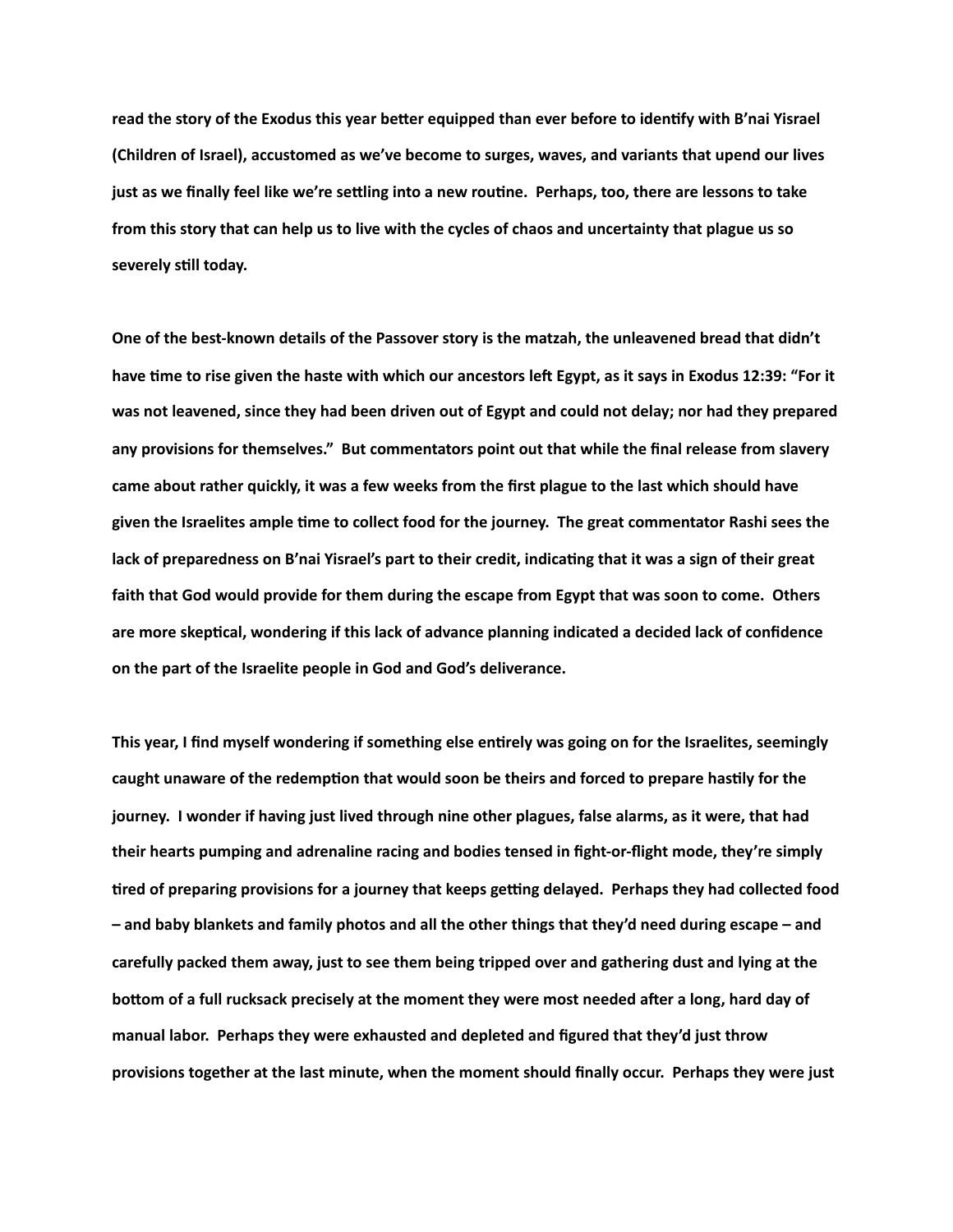being practical and realistic, trying to shield themselves and their families from future disappointment **as freedom seemed so slow to arrive.** 

One might call all that I've just described a lack of gratitude or faith on the part of the Israelites, but I'd **rather call it something else: the residual effects of living through trauma. When Bina Tallitman hoarded food in her pockets, it wasn't because she didn't trust the kind-hearted kibbutzniks who took her in with love – it was because her life experience had led her to understand that nothing is certain**  and it's better to be prepared for the worst. The Israelites have learned an almost opposite lesson **from their encounters with uncertainty – why bother preparing, when it all comes to naught? In**  difficult times, it can be hard to be trusting and optimistic and primed to expect and plan for the good. **Our perspective changes from thriving to simply surviving.** 

It would, of course, be hyperbolic to compare the many sorrows and deprivations of the pandemic to life under Nazi rule or the experience of Egyptian slavery. Yet we, too, are coping with the residual effects of living through uncertainty and trauma, and each additional wave that we hit in this pandemic only feels more dispiriting and bleak. "Ayn bayit asher ayn sham met," the Torah writes in **describing the pervasiveness of the tenth plague, "There was no house where there was not someone dead" (Exodus 12:30). While thankfully, mortality is not quite so widespread in our community, too**  many in this congregation and others have lost loved ones to Covid and it does, indeed, feel like the **walls are closing in such that it's hard to find a family where illness has not yet landed. We can relate all too easily to the tzaaka gedola – the great cry welling up from Egypt, awash with so much anxiety and grief.** 

**At the Passover seder we break the middle matzah, the same one that caused Bina Tallitman to think of her experiences on the kibbutz long ago, and divide it in half. The other two matzot that we have on the table seder night represent the lechem mishne – the two regular loaves that we enjoy each**  Shabbat and holiday symbolizing the double portion of manna that fell in the desert on Friday. This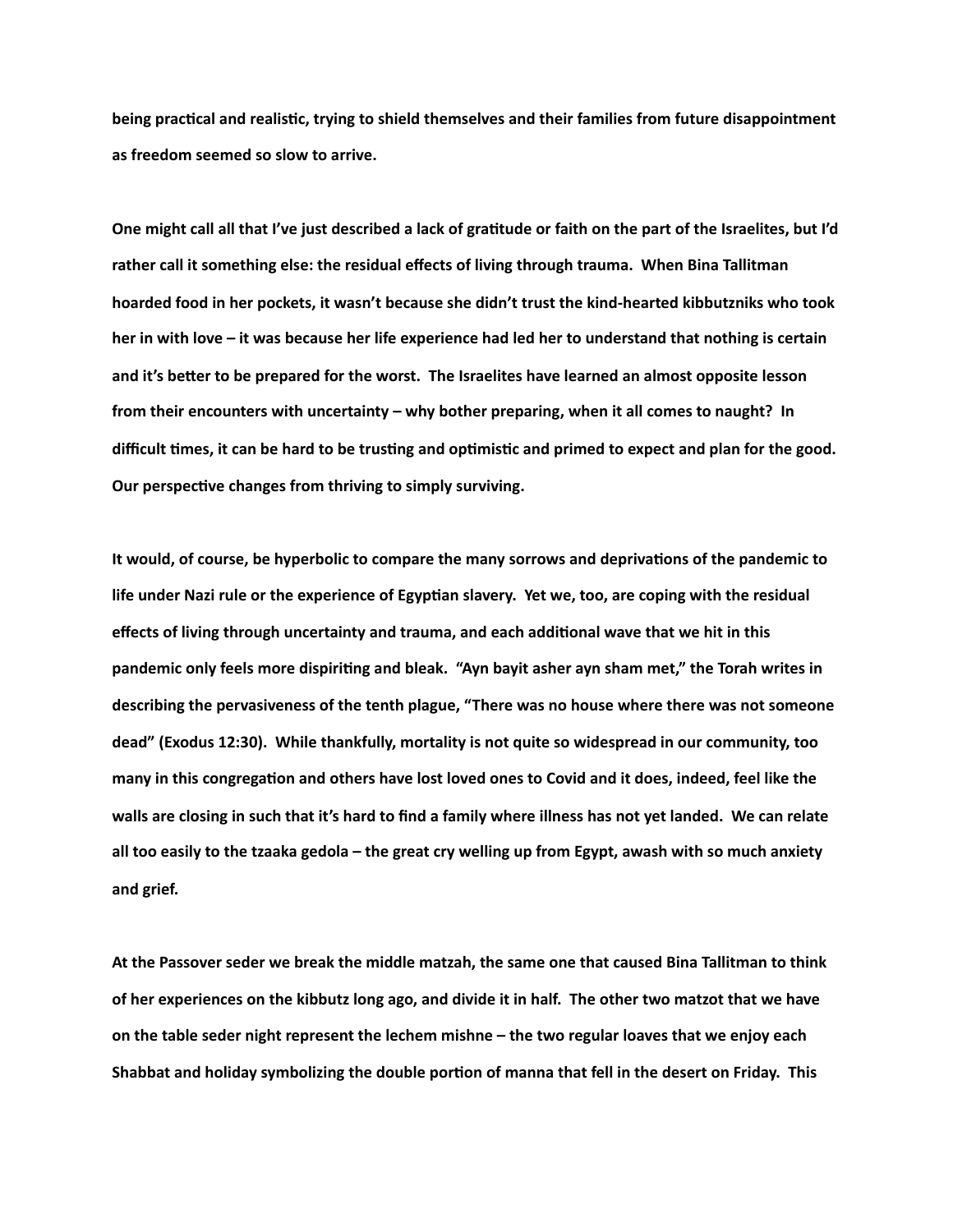middle matzah represents the lechem oni – the bread of affliction (or I might say, uncertainty!) – that **is unique to Passover.** 

We remember, of course, that it is the larger half of this matzah which ultimately becomes the afikomen - secreted away until it is found and then used to conclude the Pesach meal on a note of sweetness and optimism. Our journey from slavery to freedom left us broken, cleft in two, showing **the cracks of our residual trauma. And yet, while it can feel hidden and inaccessible, our journey from slavery to freedom also affirmed for us a sense of hope – that the greater part of our experience**  would be the redemption, not the pain, uncovered for us in part by the next generation – the children. **In the words of Rabbi Helen Plotkin, "Whom must we trust to bring the other half? The children. In**  the end, the most important piece, the point of it all, the future, our own redemption, is in the hands of the younger generation. We have no choice but to trust them to bring it to the table."<sup>1</sup>

<span id="page-3-1"></span>**Of course, at present, one of the things that makes this moment so very hard is precisely the children.**  While there are plenty of things that we, as adults, worry about for ourselves – particularly as this **disease tends to affect older individuals more severely than younger ones – so much of our concern is**  for the next generation losing precious years – educationally, socially, emotionally - that are **impossible to get back. Is this the new normal, we wonder, cycles of advance and retreat that leave us ever anxious about when the next spike is going to emerge? What will this new wave mean in terms of learning losses, in terms of the mental health crisis already overwhelming our teenagers, in terms of**  the relentless stream of cancelations and disappointments both large and small that our young people **have had to contend with over the last two years? And then, of course, for children (as for adults)**  the fear, no matter how unlikely, of severe illness. How do we balance keeping our young people **physically safe with also keeping them emotionally and spiritually well?** 

<span id="page-3-0"></span><sup>&</sup>lt;sup>[1](#page-3-1)</sup> https://www.tabletmag.com/sections/holidays/articles/meaning-of-the-afikoman